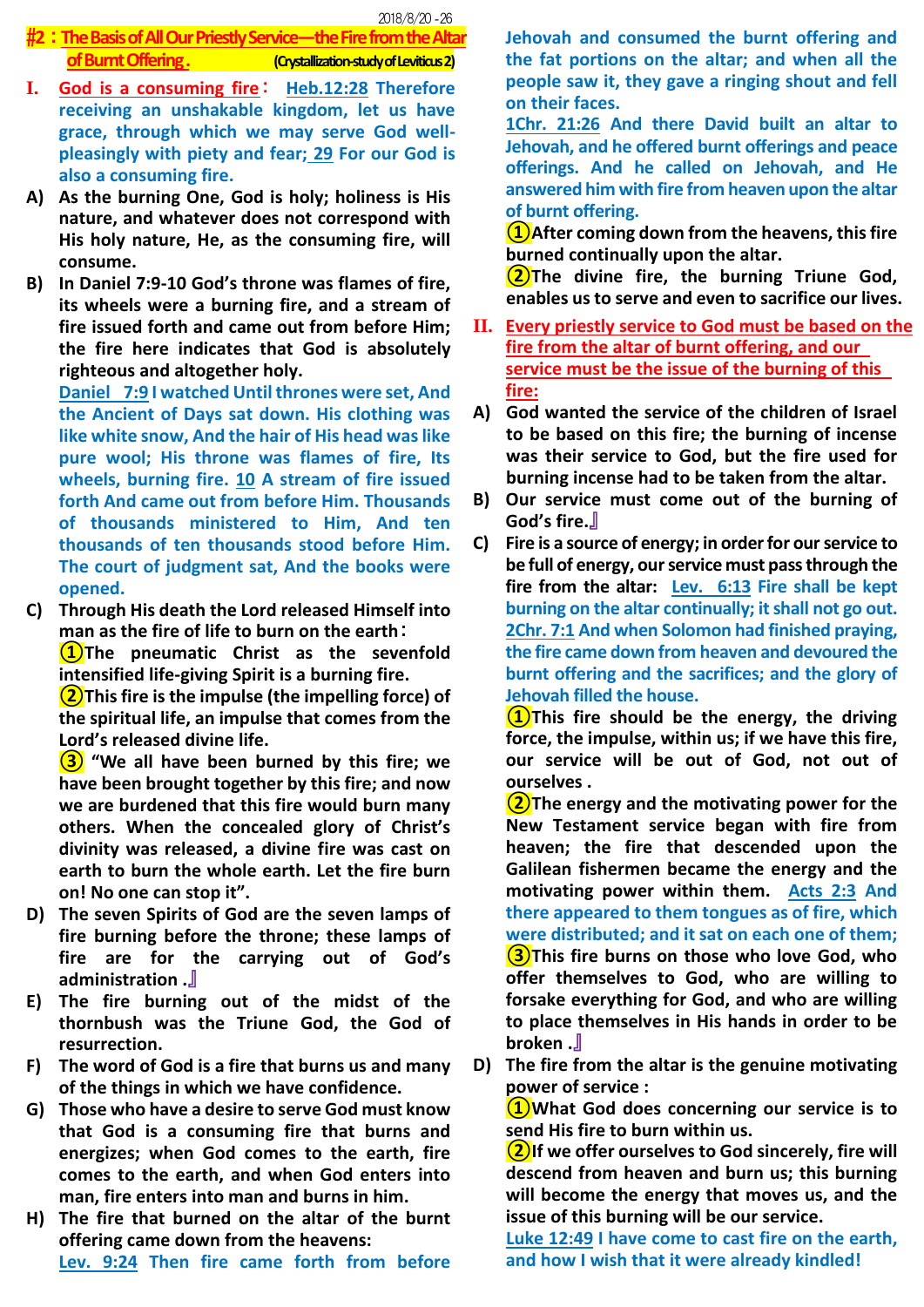**E) The fire from the altar produces a powerful service:**

**①The altar of burnt offering is the cross of the Lord Jesus, and the fire is the Spirit.②The basis of genuine service is knowing the cross and placing ourselves on the cross in order to be gained by God and to allow the divine fire to burn within us; this produces service.**

**F) Those who experience the fire from the altar build with gold, silver, and precious stones :** 

**①Such a work is full of the element of God, has the power of the cross, and expresses God.②Only the work that is produced through burning is of gold, silver, and precious stones; the work that is not produced through burning is of wood, grass, and stubble.**1**Cor. 3:12 But if anyone builds upon the foundation gold, silver, precious stones, wood, grass, stubble,**

**③The day will come when the work of each will be tested by fire; if our work is the issue of fire, our work will stand the test of fire.**

1 **Cor. 3:13 The work of each will become manifest; for the day will declare it, because it is revealed by fire, and the fire itself will prove each one's work, of what sort it is.**』

**III. We must serve God not with strange fire but with the fire from the altar:**

**Lev. 10:1 And Nadab and Abihu, the sons of Aaron, each took his censer, and put fire in them and laid incense on it, and they presented strange fire before Jehovah, which He had not commanded them. 2 And fire came out from before Jehovah and consumed them, and they died before Jehovah.**

- **A) According to typology, strange fire is any fire other than that which burns on the altar.**
- **B) The failure of Nadab and Abihu lay in their failure to use the fire from the altar; what they used was common fire, not holy fire.**
- **C) Strange fire signifies man's natural enthusiasm, natural affection, natural strength, and natural ability offered to God.**

**D) Strange fire is fire of the self; it is fire that issues from the soulish life, the fleshly life, and the natural life: ①Strange fire means that the self-life interferes with the works of God.**

**②Although the works are God's, the self-life wants to dictate the way that the works are carried out.**

**③Offering up strange fire is employing the self's methods and wisdom and insisting on the self's proposals in the service of God.**

- **E) Nadab and Abihu were judged not because they did something that was not for God but because they acted according to the natural life and did something for God in a natural way .**
- **F) The offering of strange fire was a sin of presumption; Nadab and Abihu presumed to do something for God .**
- **G) This is a strong warning showing us that, in touching the divine things, we need to apply the cross to our natural life; otherwise, we will suffer spiritual death.**
- **H) God pays attention not only to whether there is fire but also to the source and nature of the fire; our zeal must come from the altar.**』
- **I) Everyone who is called of God must realize that he is a thornbush with a fire burning within him and that this fire is God Himself**:

**①We need to learn one lesson: to work for God without using the natural life, with its energy, strength, and ability, as the fuel but by letting God burn within us.**

**②We need to be burning in spirit, serving the Lord as a slave with the fire of His life, not with strange fire, which brings in spiritual death. Rom.12:11 Do not be slothful in zeal, but be burning in spirit, serving the Lord.** 

- Ⅳ**. The fire on the altar of burnt offering should be kept burning continually; it must not go out, and it shall not go out:**
- **A) Day by day and on many occasions, we need to offer ourselves in Christ to God as a continual burnt offering to be burned by Him so that we may burn others.**

**B) The Spirit causes our spirit to be burning and our gifts to be flaming; hence, we should not quench Him:**

1**Thes. 5:19 Do not quench the Spirit;**

**①We must allow the Lord to burn us and to keep us burning continually by fanning our Godgiven spirit into flame.**2**Tim. 1:6 For which cause I remind you to fan into flame the gift of God, which is in you through the laying on of my hands. 7 For God has not given us a spirit of cowardice, but of power and of love and of sobermindedness.**

**②We must enjoy God as the fire of love to love Him and others with His love.**

**③We must have a time with the Lord every morning to**  have a new beginning and be revived by Him.

**④We must call upon the Lord, stirring ourselves up to lay hold of Him.**

**⑤We must pray-read God's Word, striking the Spirit of the Scripture with our spirit to catch the divine fire.** 

**⑥We must be filled with the sevenfold intensified Spirit as the seven lamps of fire and the seven flaming eyes of Christ by opening ourselves to the Lord unreservedly in order to be enlightened by Him, burned by Him, and infused with Him.**

**⑦We must always rejoice, pray unceasingly, and give thanks in everything.**

**⑧We must speak for the Lord to impart Him into others, enjoying Him as our burning power**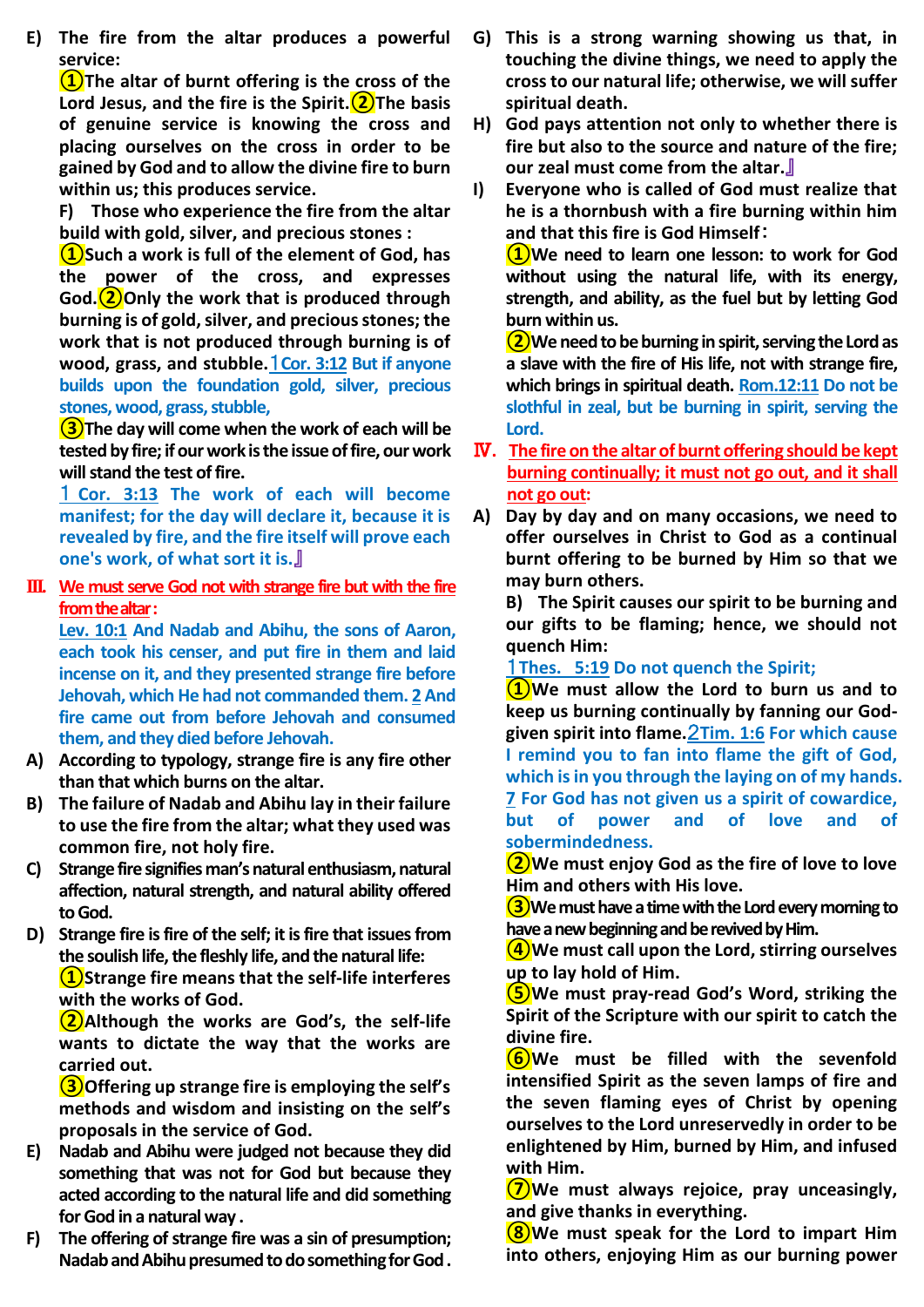**for purging and motivating in God's economical move.**

**⑨We must coordinate with one another in and among the churches to enjoy God as our sanctifying fire for His one move.** 

**⑩The burning of the sevenfold intensified Spirit as the seven lamps of fire motivates us to rise up and take action for the carrying out of God's economy.**』

# **Experience①**:

**Pray everyday, apply the cross and keep the divine fire burning within us in order to pass the final test at the time of the Lord's second coming**

**In Luke 12:49 the Lord Jesus said, "I have come to cast fire on the earth." The Lord Jesus came to the earth not only to save us but to cause fire to burn on us. If the Lord had not placed Himself in the Father's hand, the fire could not have been cast to the earth. This fire is the Spirit. When the Lord Jesus went to the cross and suffered death, He was gained by God, and God poured out the Spirit as fire from heaven. This fire descended on the hundred and twenty disciples and burned in them. All the service in the New Testament age comes out of that burning.**

**The basis of genuine service is knowing the cross and placing ourselves on the cross in order to be gained by God and to allow the divine fire to burn within us. This produces service. The saints who pray and apply the death of the cross will receive grace from God, and His holy fire will burn within them. Such saints do not care for themselves or set their mind on themselves but care only to satisfy God's desire.Only work that is produced through burning is of gold, silver, and precious stones. The work that is not produced through burning is of wood, grass, and stubble. The day will come when the work of each will be tested by fire. If our work is the issue of fire, our work will stand the test of fire. If our work is according to the natural man, by the flesh, and earthy, it is of wood, grass, and stubble. When the work of each is manifested by fire, such a work will not endure the test but will be consumed, and we will suffer loss.**

## **For Junior & Senior High School Students**

**For Junior & Senior High School Students, there are many kinds of tests. Big tests as high school and college entrance examination; others as midterm test, final term test, simulation test etc. As a Christian, you need to pass the final test when the Lord comes back. If you pass the final test, you will reign with the Lord as the co-kings in the millennial kingdom. Otherwise, you will need the training in the darkness for a thousand years. In this way, high school and college entrance examination are all for the final test. Just as the midterm test, final term test and simulation test are for high school and college entrance examination.**

**In all the tests, you should pray, apply the cross and allow the divine fire to burn within you. Please pray as follows**:

ⅰ**) In case that you can't concentrate due to the games, etc.**:

**"Lord Jesus, I crucify my distracted thought to the cross. It is difficult for me to concentrate on studying because I tend to play the games, read the comic**  **books and watch TV. Oh Lord Jesus, I crucify my restless and unstable thought to the cross. Through the cross, allow the fire of the spiritual life burn within me. Please let the divine fire become the energy, the driving force, the impulse to study within me for the Lord's testimony. Amen!"**

**Lev.6:13 Fire shall be kept burning on the altar continually; it shall not go out.**

**1 Thes.5:19 Do not quench the Spirit.**

ⅱ**) In case that you do not feel like studying**:

**"Oh Lord Jesus, I am lazy and I do not feel like studying. And I don't understand what I am studying for. However, I know that reading the Bible and studying is for passing the Lord's final test. The Bible is telling me that 'Do not be slothful in zeal.' This revelation reminds me and save me from being slothful. I crucify the slothful me to the cross. Through the cross, please keep the divine fire burning within me. By this fire, I hope I can study in zeal."1 Cor. 3:12 But if anyone builds upon the foundation gold, silver, precious stones, wood, grass, stubble, 13 the work of each will become manifest; for the day will declare it, because it is revealed by fire, and the fire itself will prove each one's work, of what sort it is.**

**FT "the day"**: **The day of Christ's second coming, when He will judge all His believers. Rom. 12:11 Do not be slothful in zeal, but be burning in spirit, serving the Lord.**

ⅲ**) In case you can't concentrate and worry about "what to do if you fail the exam"**:

**"Oh Lord Jesus, I always worry about that I may not pass the exam when I am studying. I always make it complicated and think that failing the exam is embarrassing. However, anxieties are Satan's flaming darts. Christian life is a life of living 'today'. Forget minding the future of 1 year later, half a year later and even 1 month later. Let me concentrate on things I should do today and carry it with the Lord. Leave the result of the exam to the Lord. Thank the Lord."**

**Eph. 6:16 Besides all these, having taken up the shield of faith, with which you will be able to quench all the flaming darts of the evil one.**

**"the flaming darts"**: The flaming darts are **Satan's temptations, proposals, doubts, questions, lies, and attacks. Flaming darts were used by fighters in the apostle's time. The apostle used this term to illustrate Satan's attacks on us.**

**FT2 "the shield of faith"**: **We can easily have faith as a shield against the evil one's flaming darts. Christ is the Author and Perfecter of such faith.**

### **Experience②: Serve in the order of the body by the sacred fire, not by the natural fire**

**We all need to serve, to function, and to use our one talent, our gift. But we must be careful not to serve in a natural way, with our natural hotness. Of course, the Lord wants us to be hot in the spirit, not cold or lukewarm. But we have to be hot in our spirit, not in our natural life. In Romans 12:11 Paul tells us to be "burning in spirit, serving the Lord." Any hotness in our natural life is strange fire to God, and this brings in death.**

**The offering of the strange fire might have been related to the drinking of wine. Right after Nadab and Abihu's death, God charged the priests not to drink wine.... Drinking wine, in the Bible, signifies the**